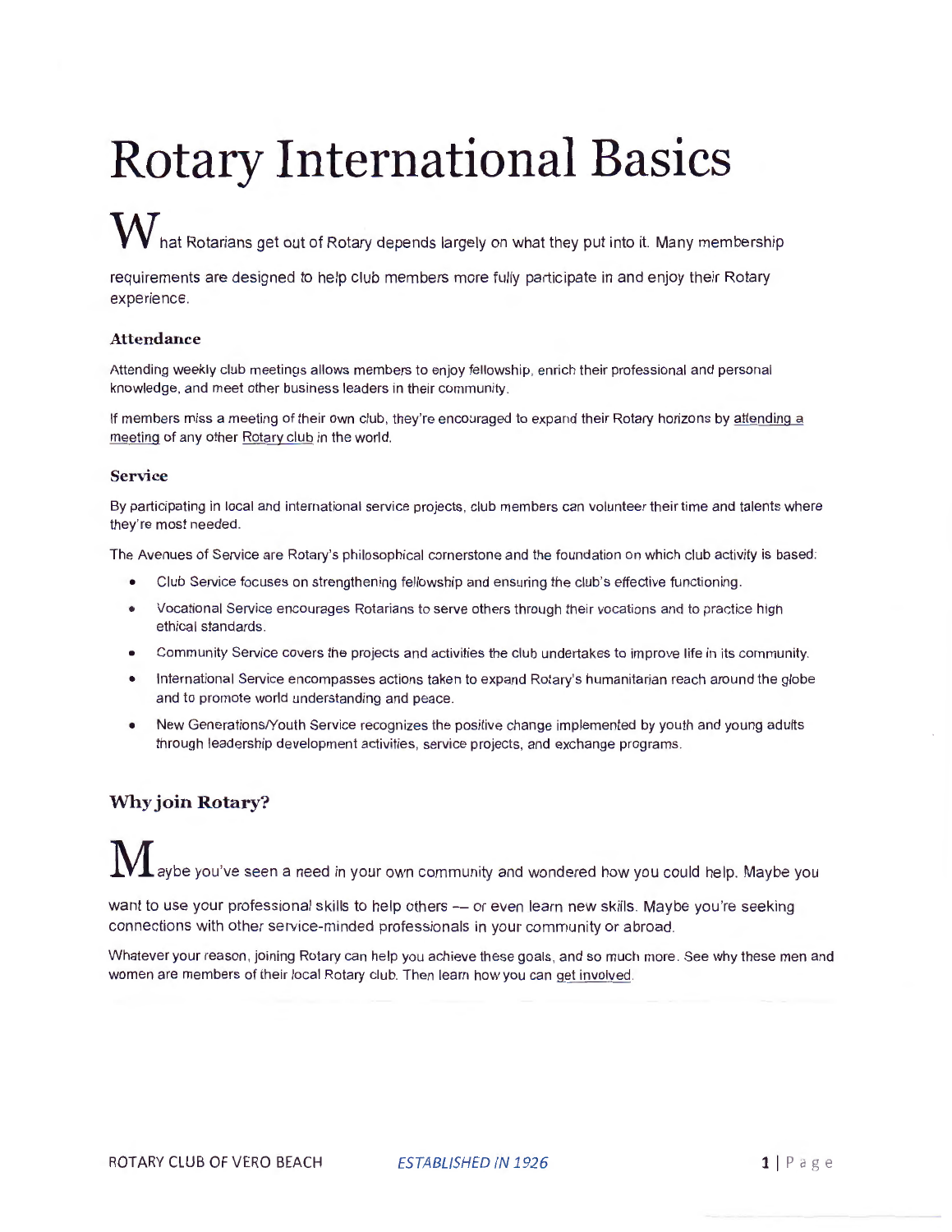#### **Community service**



"Being a Rotarian means serving your community, networking, making friends, and building

international relationships." - Mercy Bannerman, Rotary Club of Accra-Airport, Ghana



"Rotary creates the perfect venue for me to give back to the community I live in while enjoying the

camaraderie of positive and active individuals." -Tom Brand, Rotary Club of Kenosha West, Wisconsin, USA

#### **Networking**



"Rotary is a tremendous network. Leaders in the community can connect and reach out to people

in need. "

- Russel Honoré, Rotary Club of Baton Rouge, Louisiana, USA



"Rotary provides an environment for developing strong friendships and business relationships." - Pete Sinsky, Rotary Club of Kenosha West, Wisconsin, USA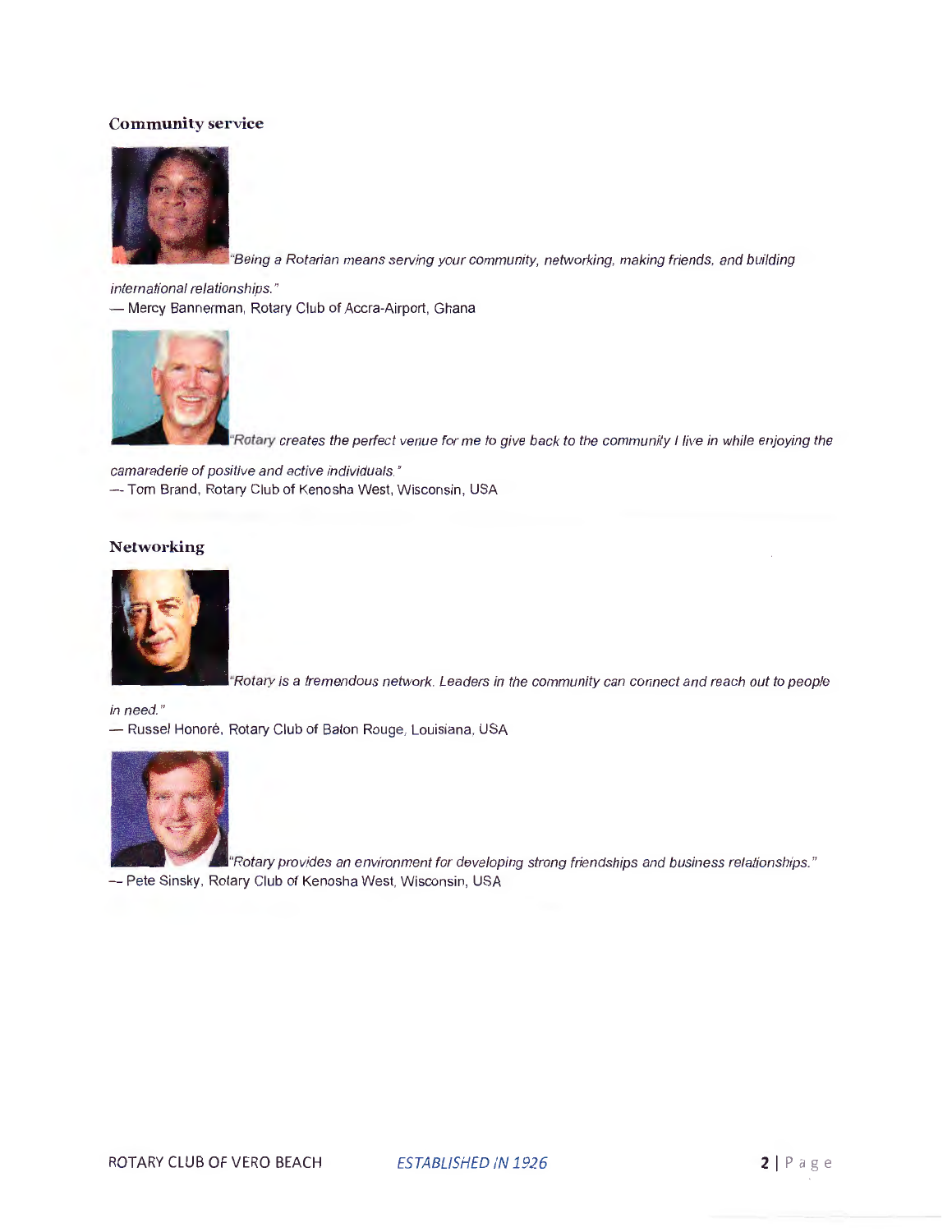#### **Leadership skills**



teadership is a key focus of Rotary. Through Rotary, you have the opportunity to expand your

leadership skills and achieve your goals." - Norma Madayag-Reilly, Rotary Club of Newark, New York, USA



"A week doesn't go by that I don't learn something new from the speaker at our club or just from

working on projects with people. It's an opportunity to grow indefinitely." - Stephen Brown, Rotary Club of La Jolla Golden Triangle, California, USA

#### **International service**



become much more internationally focused, and understand that there's so much more I can

do as part of a bigger whole than I could ever do on my own." -Toni McAndrew, Rotary Club of Mid-Valley (Dickson City), Pennsylvania, USA



 $\blacksquare$ "If you truly want to give back to the community – and to the world at large – you join Rotary. It has

an arm that reaches across all barriers. To be part of that is very powerful." - Aruna Koushik, Rotary Club of Windsor-Roseland, Ontario, Canada

#### **Friendship**



"Every Rotary club in the world, no matter how big or small, has one thing in common: friendship.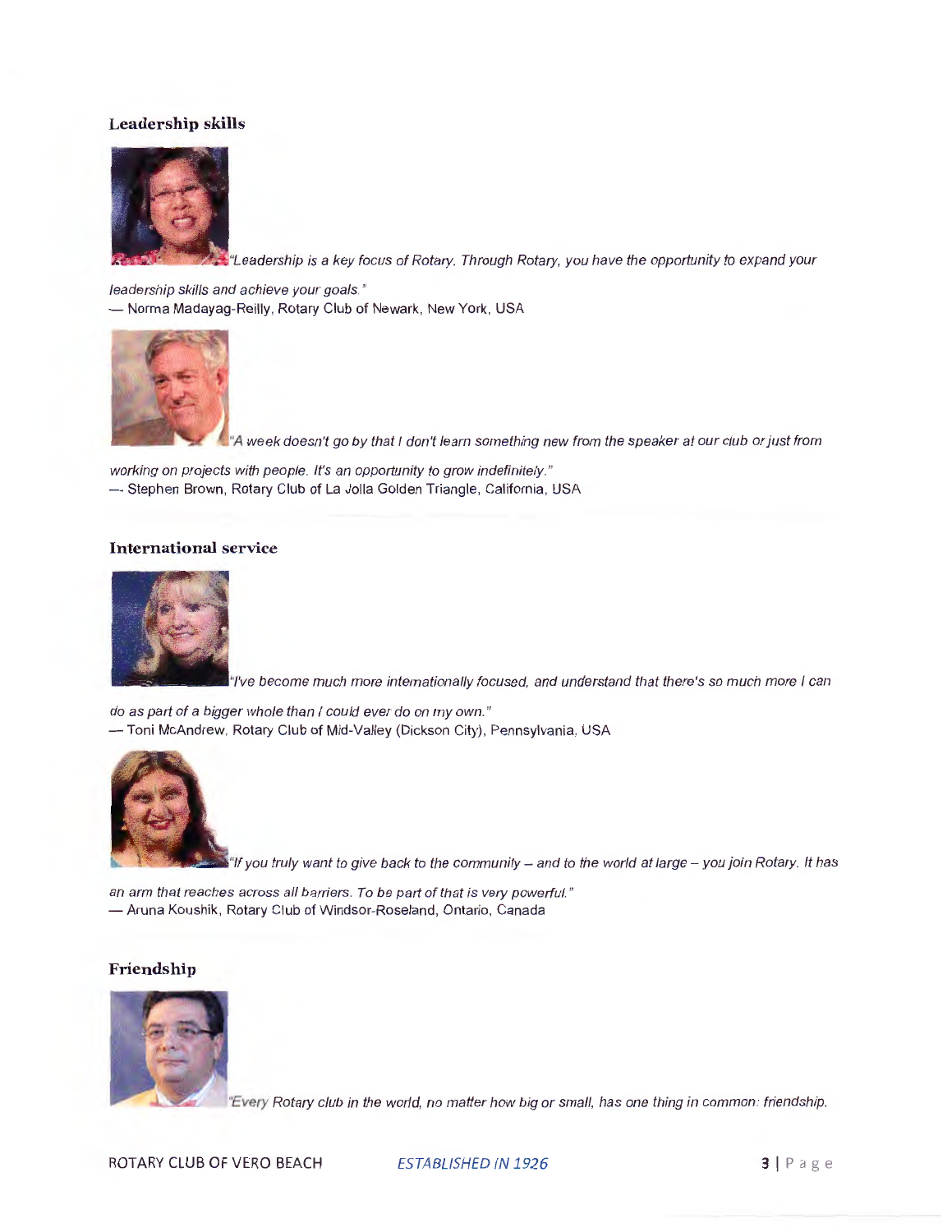And it's from this base of friendship that we serve our community." - Kemal Attilâ, Rotary Club of Ankara-Tandogan, Turkey



found a fellowship where every nation, every color, all of humanity can be like a family. I've got a

place where I can serve my people and serve the world." - Ailinda Sawe, Rotary Club of Dar-es-Salaam-Mzizima, Tanzania

#### **Family-friendly**



We want families with children to join Rotary, so we try to be very flexible. Family commitments always take precedence."

- Wendy Scammell, Rotary Club of St. John's Northwest, Newfoundland, Canada



"For me, Rotary is a way of life - one that my husband and I have lived our whole lives." - Julia Gereda de Carlin, Rotary Club of Monterrico-Surco, Peru

#### **Opportunities for young people**



"There's so much diversity in the work Rotary does. It can give you exposure to so many different areas and help you find what your interests really are."

- Andrea Tirone, Rotaract Club of University of Toronto, Ontario, Canada



"A great tool Rotary has is its educational programs. I was an exchange student (Rotary Youth Exchange) in Switzerland in high school. That's how I got involved and what made me want to give back." - Jorge Aguilar, Rotaract Club of Chicago, Illinois, USA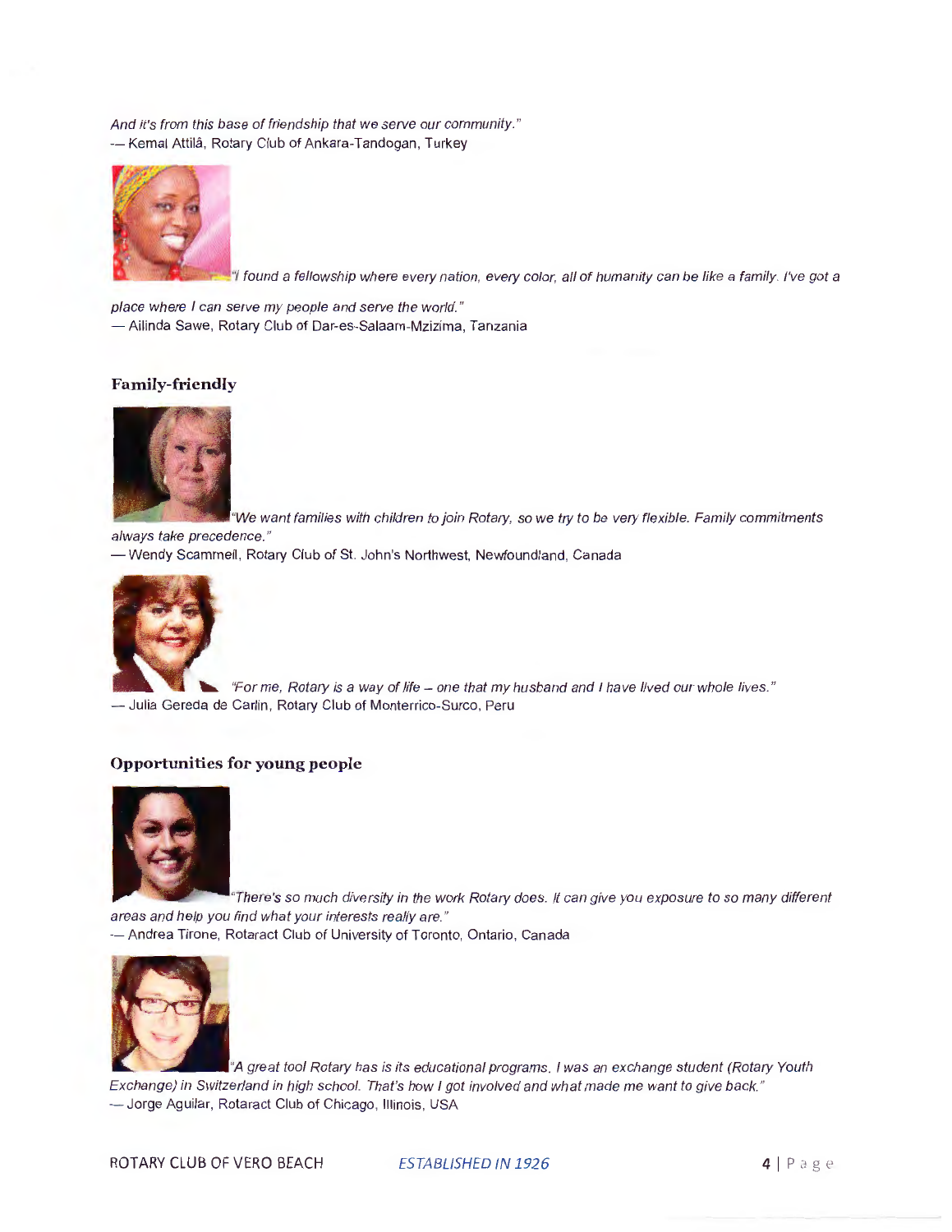#### R A R Y



R

 $\mathbf{O}$ 

T<br>A

R

Y

I

N

T

E

R

N

A

TION

A

 $\overline{\mathbf{L}}$ 

# **Object of Rotary**

*The object of Rotary is to encourage and foster the ideal of service as a basis of worthy enterprise and, in particular, to encourage and foster:* 

- *I. The development of acquaintance as an opportunity for service;*
- *II. High ethical standards in business and professions; the recognition of the worthiness of all useful occupations; and the dignifying of each Rotarian's occupation as an opportunity to serve society;*
- *III.* The application of the ideal of service in each *Rotarian's personal, business and community life;*
- IY. *The advancement of international understanding, goodwill, and peace through a world fellowship of business and professional persons united in the ideal of service.*

## ERN AT

RUSSELL-HAMPTON CO.